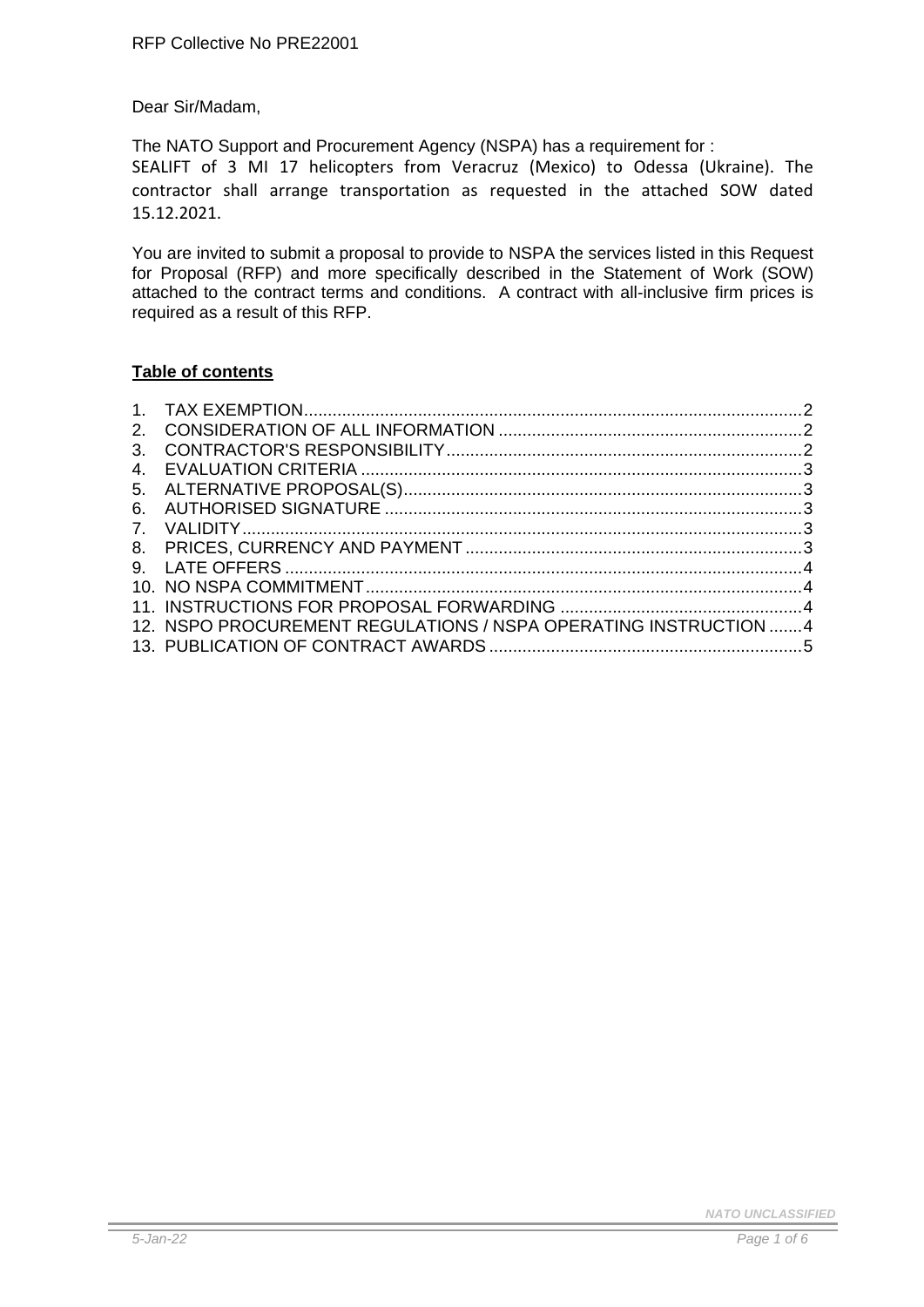## <span id="page-1-0"></span>**1. TAX EXEMPTION**

NSPA, as a subsidiary body of NATO, is, by application of the Agreement on the status of the North Atlantic Treaty Organization, National Representatives and International Staff signed in Ottawa on 20 September 1951 (the Ottawa Agreement), exempt from all taxes and duties.

NSPA is therefore exempt from all customs duties on imports and exports, from excise duties and from taxes on the sale of movable and immovable property which form part of the price, including VAT, to be paid on purchases made for the official use of NATO.

Nevertheless, the Luxembourg tax authorities granted NSPA with a VAT number LU 15413172 applicable to transaction within the scope of the EU VAT.

All prices and rates quoted shall be exclusive of any taxes and duties pursuant to the exemption from taxes and duties provided for by the Ottawa Agreement or any other applicable exemption, including relevant intracommunity VAT exemptions.

However, in case the bidder determines that any taxes or duties, including VAT, are applicable or might be claimed by competent fiscal authorities, the bidder shall specify in the proposals, bids or offers submitted to NSPA the nature and amount of such taxes or duties. In determining the lowest and technically compliant proposal, bid or offer and in awarding the Contract, the proposal, bid or offer of the bidder will be deemed to include such taxes or duties.

Where the bidder fails to identify the applicable taxes or duties or fails to specify correctly the amount of such taxes or duties, the bidder, if awarded the Contract, may be liable for the payment of such taxes or duties as NSPA reserves its right to refuse any invoice applying an incorrect tax or duty regime or an erroneous interpretation of national tax laws.

### <span id="page-1-1"></span>**2. CONSIDERATION OF ALL INFORMATION**

Your proposal must be prepared after careful consideration of all information provided in this RFP. In order for your proposal to receive an accurate evaluation it must conform to the terms of this RFP. Non-conforming or incomplete proposals may be refused consideration for award of a contract. All blank spaces in the attached exhibit: PROPOSAL FORM AND INSTRUCTIONS / GUIDANCE FOR PREPARATION OF PROPOSALS must be completed and the exhibit returned before the bid closing date.

## <span id="page-1-2"></span>**3. CONTRACTOR'S RESPONSIBILITY**

With the submission of his proposal the bidder guarantees that he is in possession of all the necessary intellectual property rights in force in the countries where the items will be manufactured and / or services will be performed, under the resulting contract and in other countries where the intellectual property rights are in force. It is the sole responsibility of the bidder to obtain any licenses necessary for the performance of this contract and for making any other arrangements required to protect NSPA from any liability for intellectual property rights infringement in said countries. The bidder will at his expense hold NSPA harmless and fully indemnify NSPA against all damages, costs, charges, expenses and the like arising from or incurred by any reason of any infringement or alleged infringement of intellectual property rights in consequence of the provision of the service and / or materiel.

You will be solely responsible for the performance of the contract resulting from this RFP. The fact that NSPA allows to subcontract or to call upon a third party for the performance of any part of the contract does not relieve you of your responsibility.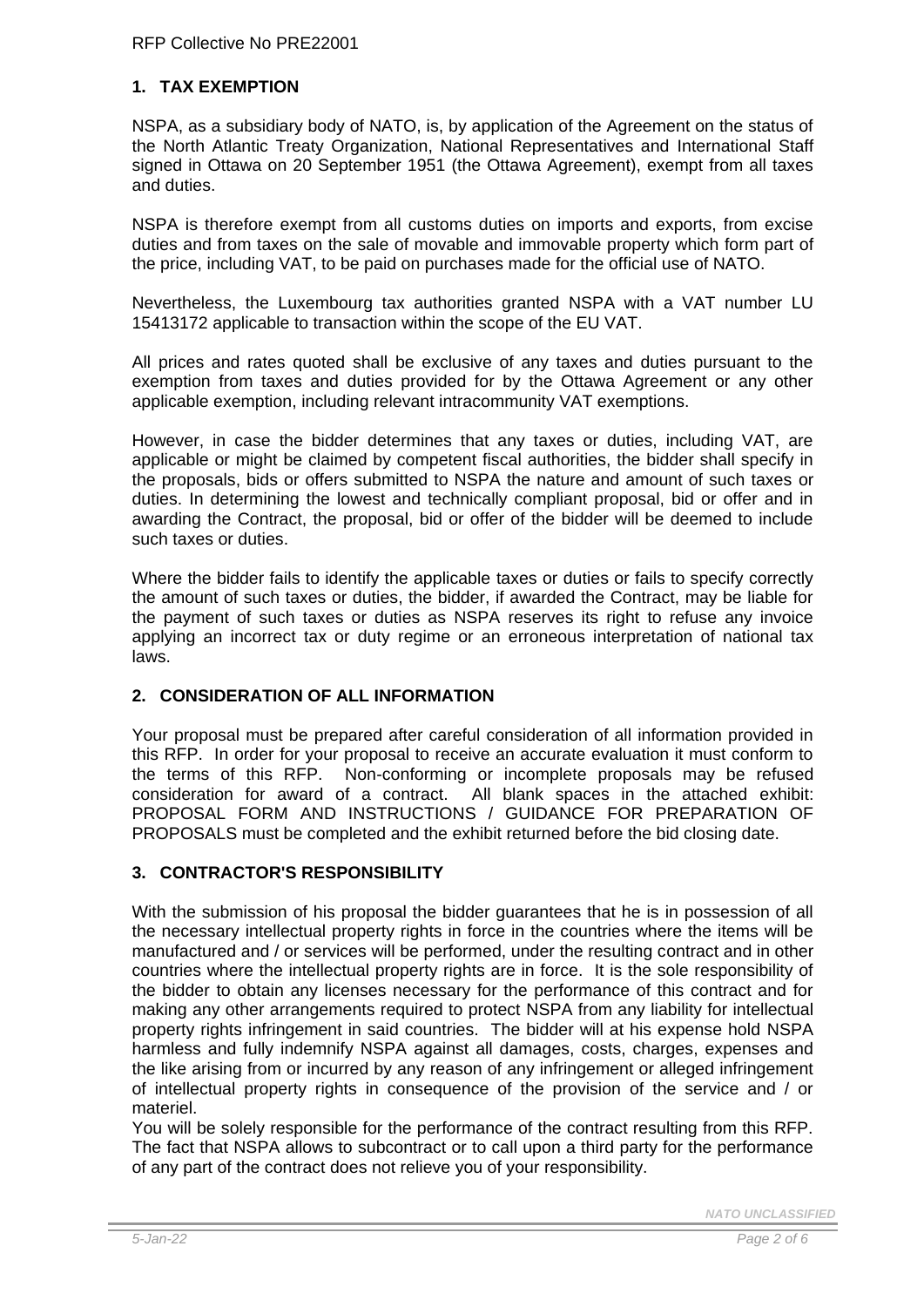# <span id="page-2-0"></span>**4. EVALUATION CRITERIA**

NSPA will evaluate the proposals based on the degree to which the bidder demonstrates understanding of the overall requirement.

The criteria which NSPA will employ in selecting the successful offeror will be by order of importance:

- a. responsiveness and compliance with the conditions of the RFP.
- b. provision to NSPA of an acceptable technical proposal.

Demonstrated ability to provide all the services required to include the receipt of the permits Export and the import customs clearance as per attached SOW.

c. The all-inclusive firm fixed prices as required under Part B. - Price Proposal Form

# <span id="page-2-1"></span>**5. ALTERNATIVE PROPOSAL(S)**

If you desire to submit an alternative proposal or to submit suggestions for the accomplishment of this work, you may do so in addition to the proposal submitted in response to this Request for Proposal. If the only offer that you submit is an alternative, you take the risk to be declared technically non-compliant. Your alternative proposal will ONLY be considered if your proposal submitted in response to this Request for Proposal is the lowest technically compliant offer.

# <span id="page-2-2"></span>**6. AUTHORISED SIGNATURE**

Your proposal must be signed by an official authorized to bind your firm to a contract. If your proposal is submitted electronically the authorized signature should be scanned. Proposals submitted in response to this RFP are binding offers and, on acceptance by NSPA, constitutes a binding contract.

# <span id="page-2-3"></span>**7. VALIDITY**

Your proposal shall be valid until the "Offer Validity" date indicated on the first page of this RFP. The proposal must be submitted in the English or French language. If not sent by fax or email, the proposal must be submitted in duplicate.

# <span id="page-2-4"></span>**8. PRICES, CURRENCY AND PAYMENT**

Prices may be quoted in the currency of any NSPO member state. However, all the prices must be quoted in the **same** currency and this currency will be reflected in the resulting contract and used for payments made thereunder.

Comparison of the price quotations will be made in euro; the exchange rates to be used for the purposes of such price comparison will be the medians between buying and selling rates of the Brussels "Marché Réglementé" on the first banking day of the week of the bid closing date, as reported by the Banque et Caisse d'Epargne de l'Etat, Luxembourg.

NSPA payment terms are 30 days net upon receipt of Contractor's invoices duly documented as contractually provided for. Discount for early payment shall be indicated in your proposal.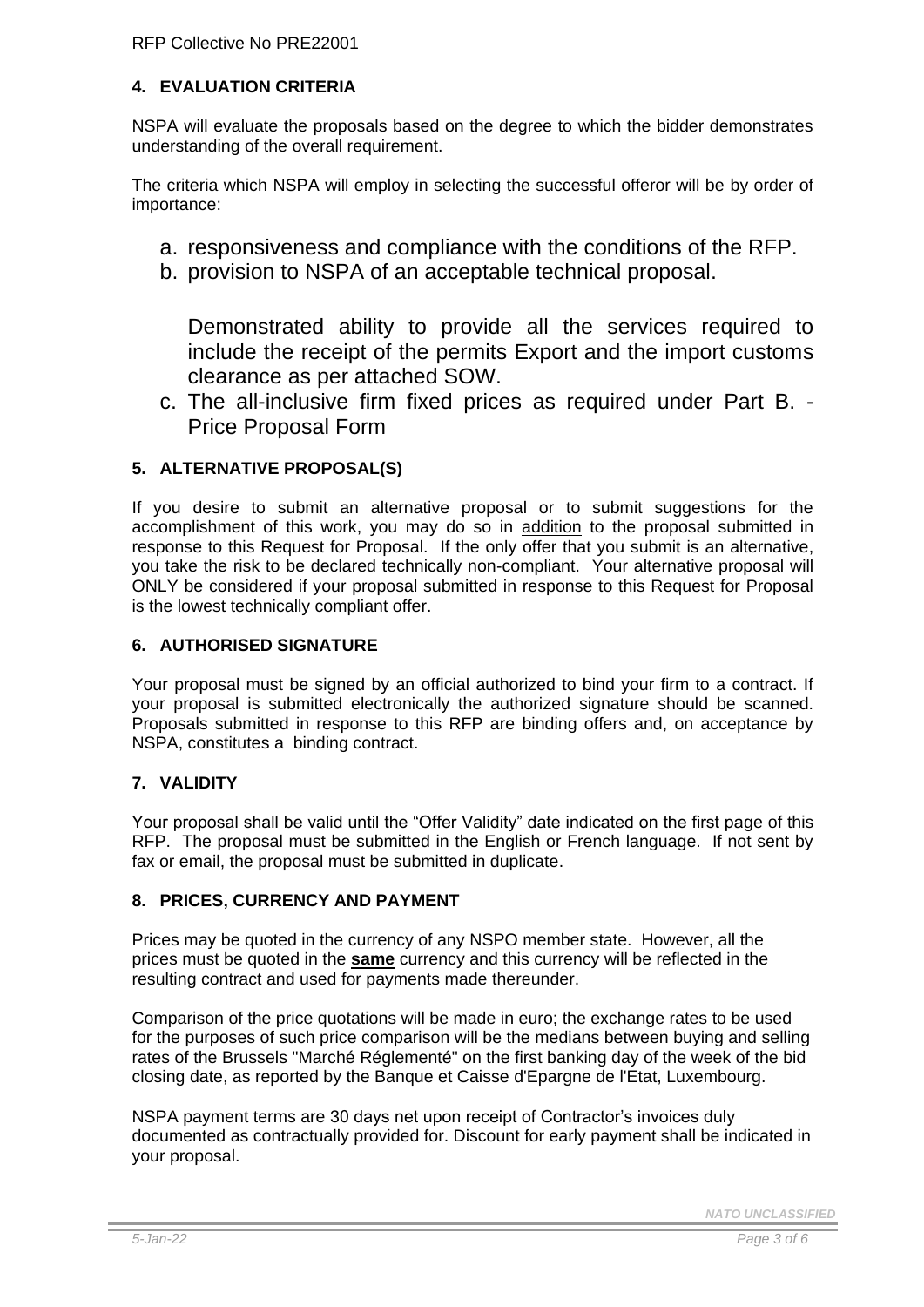#### RFP Collective No PRE22001

NSPA payments will be made to the bank account provided by the Contractor at time of registration to the NSPA source file or to the bank account identified by the Contractor at time of contract award. NSPA will only accept to make payments on an account in a bank located in a NATO Nation.

## <span id="page-3-0"></span>**9. LATE OFFERS**

Proposals received after the "Offer Closing Date – 24:00 hrs Luxembourg time" indicated on the first page of this RFP shall, as far as a contract award is concerned, be rejected without consideration. However proposals posted prior to the Offer Closing Date (valid postal stamp) will be considered as long as they are received before an award is made. If only one offer is received and it is received after the closing date, NSPA reserves the right to consider such offer.

### <span id="page-3-1"></span>**10. NO NSPA COMMITMENT**

This RFP is not a commitment that an award of contract will be made. NSPA reserves the right to reject any or all proposals. No payment for costs incurred prior to entering into a contract will be made by NSPA. NSPA reserves the right to award a contract for any or part of the services solicited with this RFP.

### <span id="page-3-2"></span>**11. INSTRUCTIONS FOR PROPOSAL FORWARDING**

The means of transmitting your proposal are left to your discretion, by post, by private mail service, by email, by fax, or by a bid application using a secure protocol (https). Proposals submitted electronically (email or secure protocol) must conform to currently supported Microsoft-Office versions (preferably MS-Word, MS-Excel) or PDF.

Email: Your offer must be sent to the following address: procurement@nspa.nato.int and make reference to the RFP Collective Number.

Please be aware that the maximum capacity for incoming mail at NSPA is 10 MB. In case that your offer is larger it must be compressed to fit the 10 MB limit or sent in several parts.

Secure protocol: Your offer can also be submitted using a secure protocol (https) into the NSPA system. For this purpose select the button "Bid" when you display the details of the RFP in the Internet and follow the instructions.

A proposal that is received "incomplete" when the closing date deadline is reached, cannot be accepted. In case the proposal is mailed it has to be submitted to the following address and should mention:

> NATO SUPPORT AND PROCUREMENT AGENCY (NSPA) Procurement Division, Attn.: PP-A RFP Collective n°: PRE22001 L-8302 CAPELLEN (Luxembourg)

### <span id="page-3-3"></span>**12. NSPO PROCUREMENT REGULATIONS / NSPA OPERATING INSTRUCTION**

The NSPO Procurement Regulations and the NSPA Operating Instruction are available on NSPA's website under<http://www.nspa.nato.int/en/organization/procurement/rules.htm>

If you do not wish to respond to this RFP, please notify this office and return all documentation received promptly or destroy it.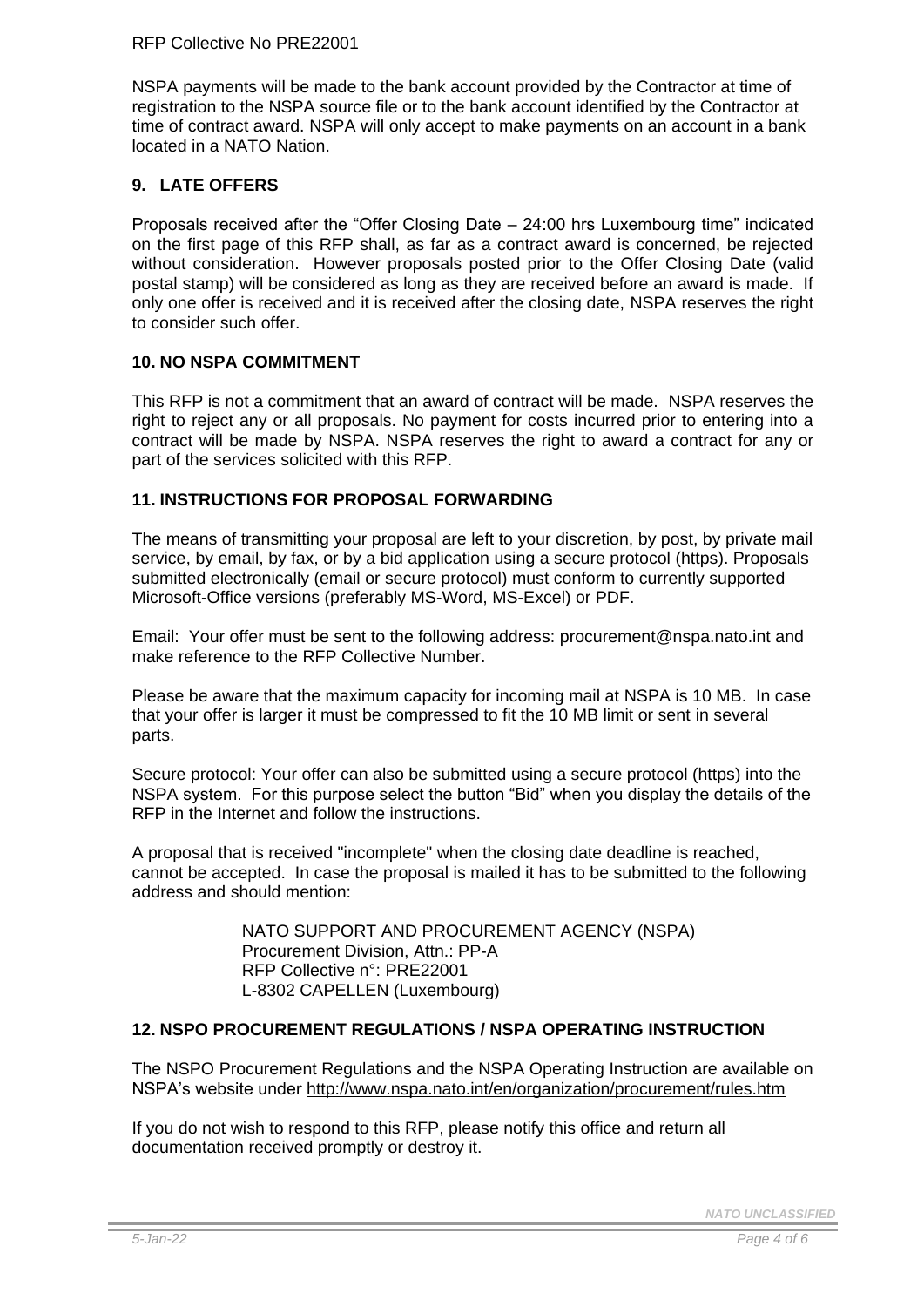# <span id="page-4-0"></span>**13. PUBLICATION OF CONTRACT AWARDS**

In accordance with the Procurement Operating Instruction, NSPA periodically publishes high value contracts (except classified ones), indicating the contractor's name and country, as well as the purpose, total amount and issue date of the contract.

This information is to be found on the NSPA website under <http://www.nspa.nato.int/en/organization/procurement/contract.htm>

**Enclosure** Exhibit: Proposal Form and Instruction/Guidance for Preparation of Proposals